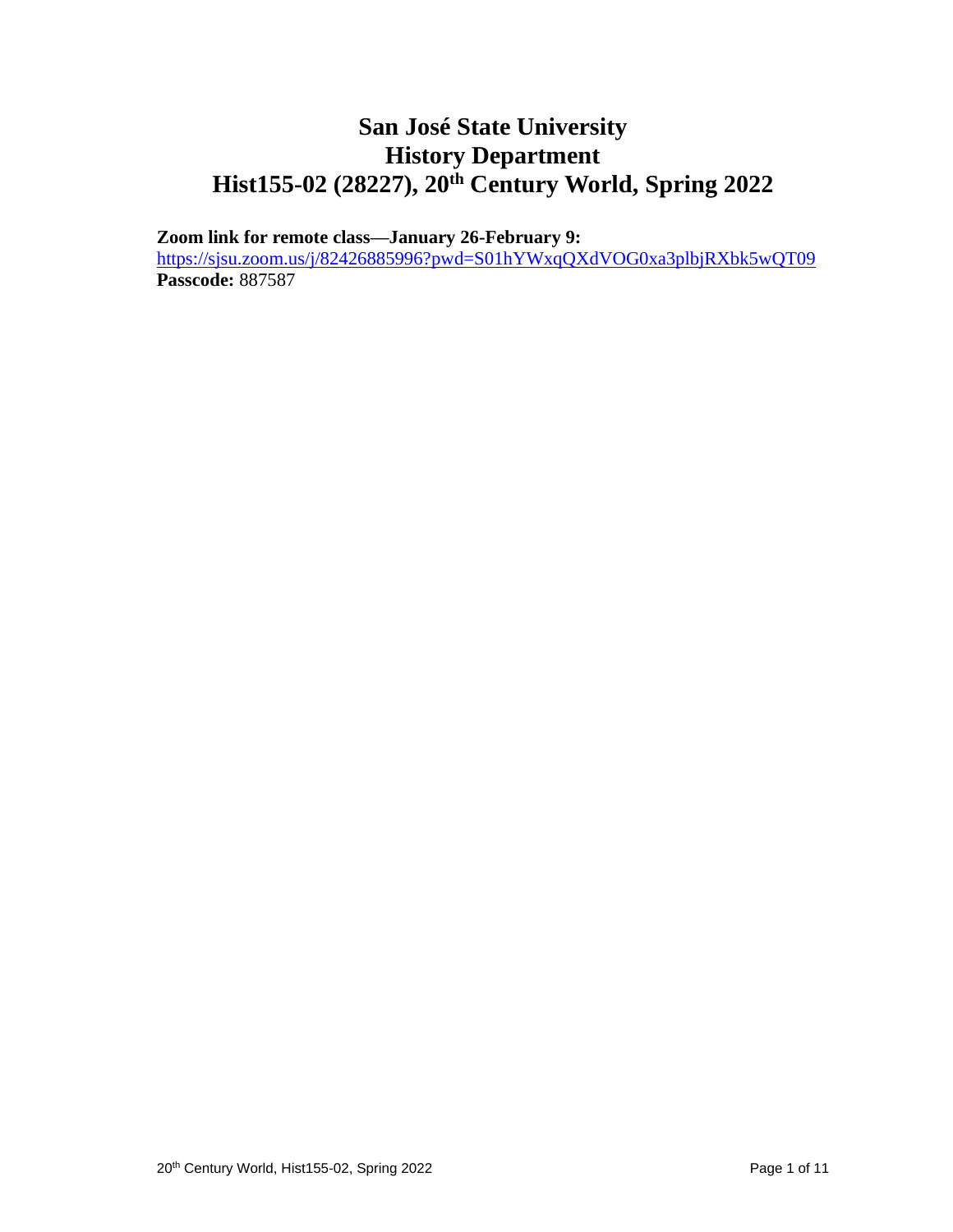| <b>Instructor:</b>               | Prof. Allison Katsev                                                                                                                                                           |
|----------------------------------|--------------------------------------------------------------------------------------------------------------------------------------------------------------------------------|
| <b>Office Location:</b>          | <b>DMH 140</b>                                                                                                                                                                 |
| <b>Telephone:</b>                | 408-924-5508                                                                                                                                                                   |
| <b>Email:</b>                    | Allison.Katsev@sjsu.edu<br>Please, feel free to e-mail me or come to office hours with any<br>questions you have, big or small!                                                |
| <b>Office Hours:</b>             | W 12:00pm-1:00pm<br>Due to university COVID precautions:<br>office hours will be held Via Zoom:<br>https://sjsu.zoom.us/j/87600341061?pwd=VjdldVd2cWRaOEFv<br>SVJxcnZ4L1NiZz09 |
|                                  | Passcode: 601016                                                                                                                                                               |
|                                  | Also via email and by appointment                                                                                                                                              |
| <b>Class Days/Time:</b>          | MW, 3:00pm-4:15pm                                                                                                                                                              |
| <b>Classroom:</b>                | <b>January 26-February 9:</b><br>https://sjsu.zoom.us/j/82426885996?pwd=S01hYWxqQXdVOG<br>0xa3plbjRXbk5wQT09<br>Passcode: 887587                                               |
|                                  | <b>Beginning February 14: DMH 163</b>                                                                                                                                          |
| <b>GE/SJSU Studies Category:</b> | SJSU Studies Area (V)                                                                                                                                                          |

#### **Faculty Web Page and MYSJSU Messaging**

Course materials (the syllabus, quizzes, guidelines for assignments) may be found on the course website on Canvas. You are responsible for regularly checking email for important messages about the class.

#### **Course Description**

Global perspectives on a century of scientific progress that also saw the violent deaths of millions, with emphasis on the decline of traditional imperialism and the ideological contention that led to World War II and the Cold War. GE Area: V Prerequisite: Prior to enrollment, all SJSU Studies courses require completion of core GE, satisfaction of Writing Skills Test and upper division standing. Pre/Co-requisite of a 100W course is strongly recommended for enrollment in Areas R, S, and V.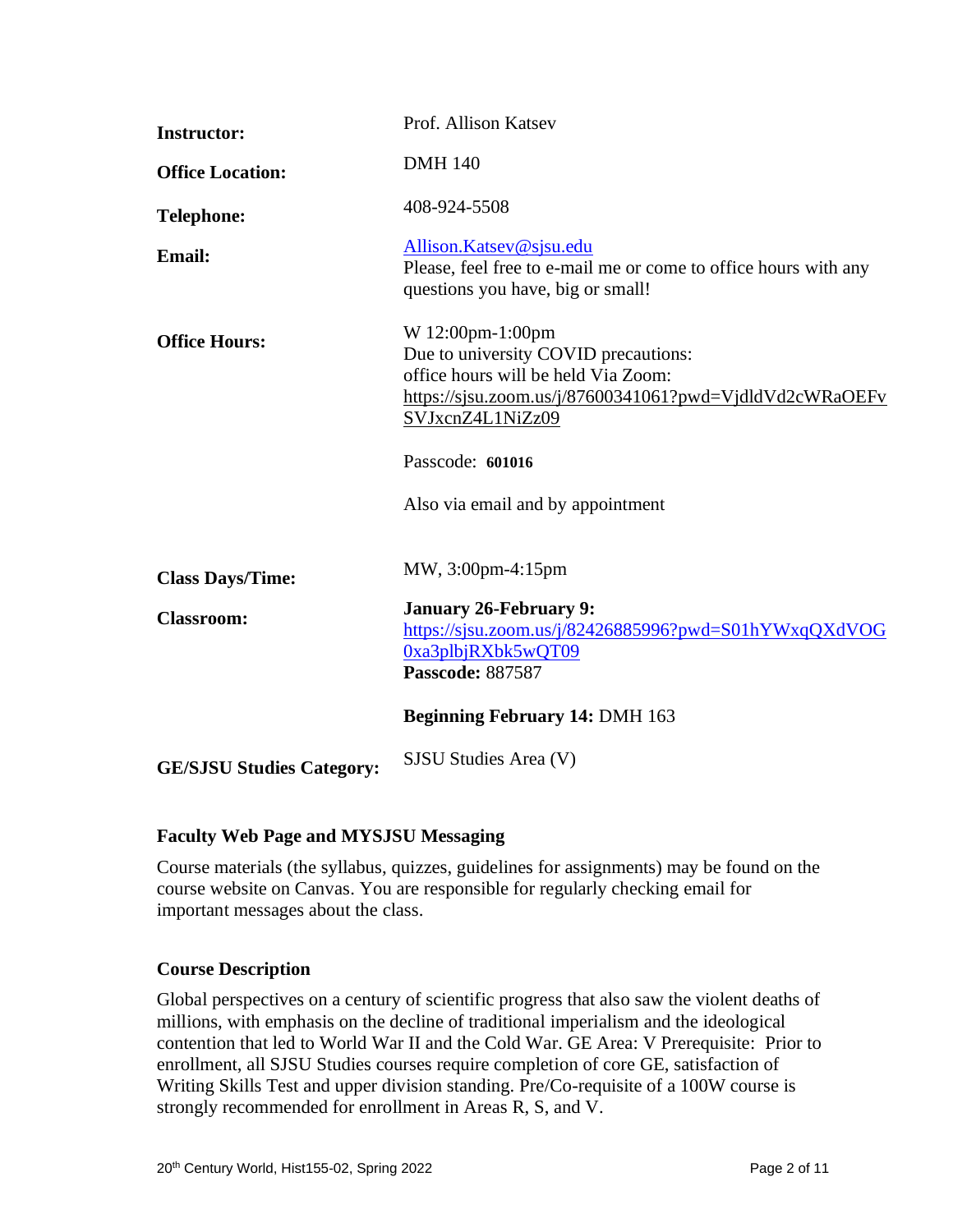The 20<sup>th</sup> century was a time of revolutionary scientific and technological advancement and social change, but it was also a time of extreme violence and ideological contention. This course examines the history of the recently ended century from a global perspective. Key questions in this class include the following: if the  $20<sup>th</sup>$  c. was so modern, why was it so violent? How have science and technology changed who we are and how we relate to each other? Why do we buy things made in distant places…and so what that we do? How and why have some resisted the promises of modernity? Is globalization really another example of western imperialism--or are we participating in a new, truly global era?

Focusing on global history in the twentieth century, students will receive an appreciation for human expression in cultures outside the U.S. and an understanding of how that expression has developed over time. Additionally, students will understand how traditions of cultures outside the U.S. have influenced American culture and society.

**This class will be taught remotely, sychnronously through the week ending February 11. That means that we will meet via Zoom at the scheduled class time. You are expected to participate in this class as you would if we were meeting faceto-face. Beginning on February 14, it will be taught in person. During class, both remote and in person, I will introduce material and students will participate in active discussion and analysis of the material.**

**IF YOU HAVE ANY TECHNOLOGICAL ISSUES (FOR EXAMPLE, NO MIC ) PLEASE LET ME KNOW AND WE'LL FIGURE OUT A WORK AROUND (FOR EXAMPLE, CONTRIBUTING VIA THE ZOOM CHAT OR BORROWING EQUIPMENT).** SJSU has a free equipment loan program [\(https://www.sjsu.edu/learnanywhere/equipment/index.php\)](https://www.sjsu.edu/learnanywhere/equipment/index.php) available for students.

#### **Course Goals and Student Learning Objectives**

#### **SJSU Studies Learning Outcomes**

On successful completion of this SJSU Studies Area (V) course, students will be able to: From timed essays on exams and a final comparative essay:

- 1. Compare systematically ideas, values, images, cultural artifacts, economic structures, technological developments, or attitudes of people from more than one culture outside the U.S (GELO 1);
- 2. Identify the historical context of ideas and cultural traditions outside the U.S. and how they have influenced American culture. (GELO 2);

From a critical analysis essay:

1. Explain how a culture outside the U.S. has changed in response to internal and external pressures. (GELO 3).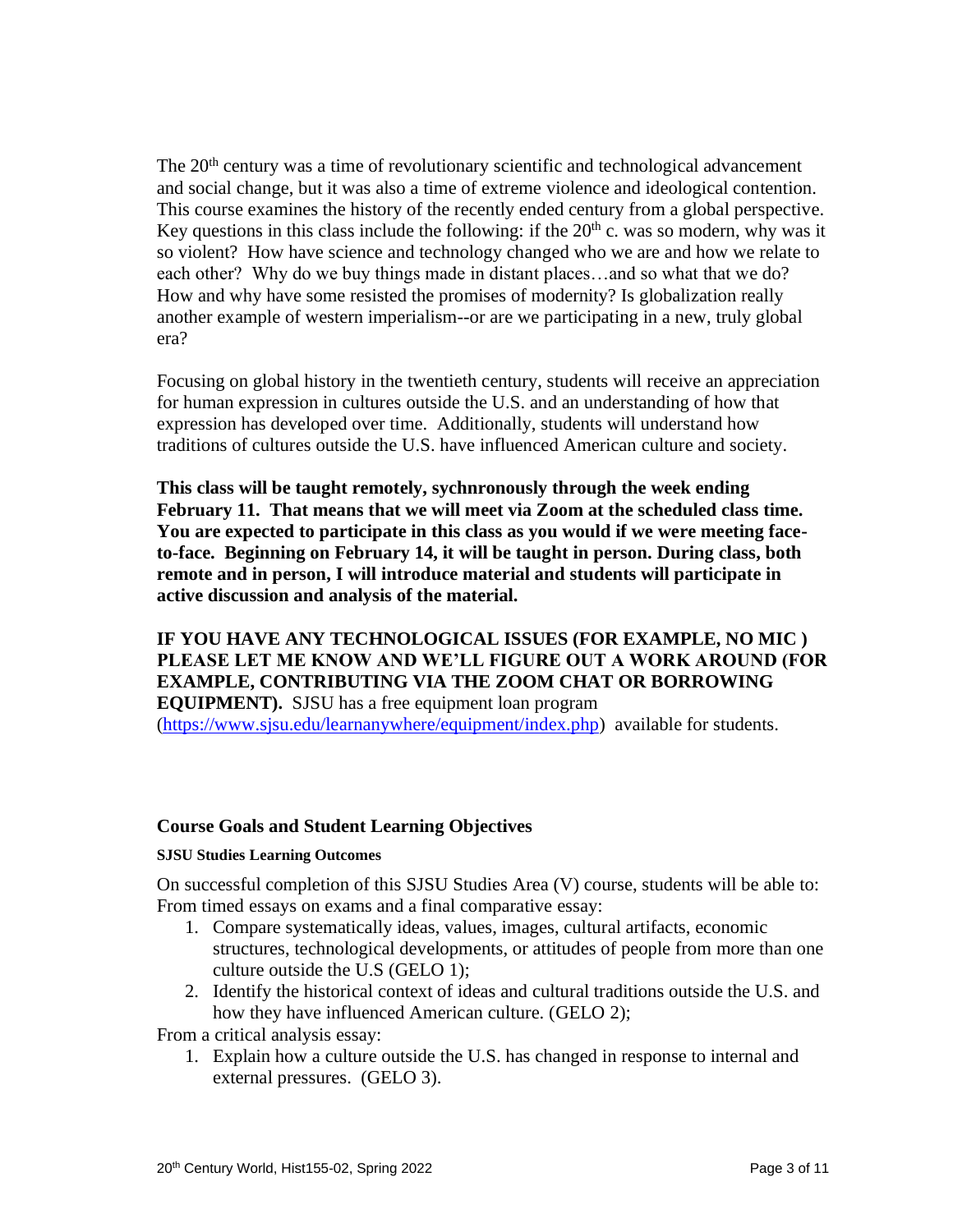#### **Course Learning Outcomes (CLO's)**

In addition to the above GE Learning Outcomes, upon completion of this course, students will be able to:

Based on discussion and timed exams:

CLO 1: Demonstrate an understanding and appreciation of different ideas, cultures, values, religions, institutions, languages and peoples of the world;

CLO 2: Address the civic relevance of topics discussed in class in an appropriate manner;

CLO 3: Demonstrate their ability to articulate and discuss their values and engage in civil discourse;

Based on two essays:

CLO 4: Write evidence-based essays that are grammatical, clear, concise and coherent.

#### **Required Texts/Readings**

**Textbooks**

## **ALL are available for purchase through the Spartan Bookstore or their website. NOTE:** *The Travels of a T-Shirt* **and** *World History: A Concise Thematic Analysis* **are available for free online via the Leganto link on our Canvas website.**

- 1) Getz, Trevor, and Liz Clarke. *Abina and The Important Men: A Graphic History*, second edition. Oxford: Oxford University Press, 2015. (ISBN 9780190238742).
- 2) Rivoli, Pietra. *The Travels of a T-Shirt in the Global Economy*, second edition. Hoboken, NJ: John Wiley & Sons, Inc.: 2014. (ISBN 9781118950142)

(First edition is also fine!)

- 3) Wallech, Steven, Touraj Daryaee, Craig Hendricks, Anne Lynne Negus, Peter P. Wan, and Gordon Morris Bakken, *World History: A Concise Thematic Analysis*, Volume 2, Second Edition. Malden, MA: Wiley-Blackwell, 2013. (ISBN: 9781118532720).
- 4) Zamyatin, Yevgeny. *We*. Trans. by Clarence Brown. New York, Penguin Books, 1993. (ISBN: 9780140185850)

#### **Course Requirements andAssignments**

**1) FIRST ESSAY,** 

**ROUGH DRAFT DUE FEBRUARY 9 AT 2:30PM (SHARE AS A GOOGLE DOC WITH ME at allison.katsev@sjsu.edu); FINAL VERSION DUE FEBRUARY 16 AT 2:30PM (One page double-spaced; electronic copy submitted on Canvas).** (10% of grade). Using *Abina and the*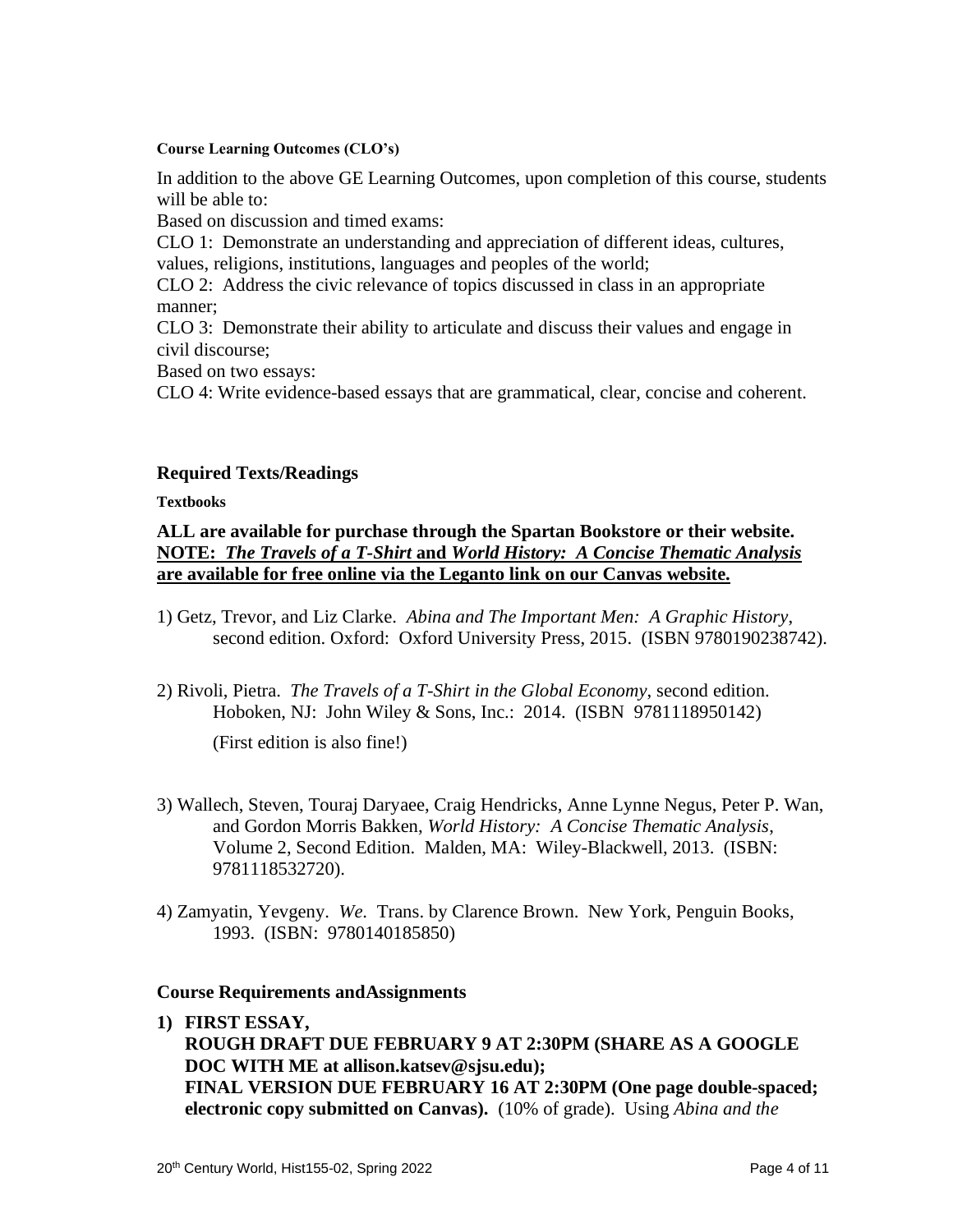*Important Men*, explain the verdict in Abina's case. Examine 1-2 reasons that the case turned out as it did, and connect your findings to one of our course's key questions.. Guidelines are available on Canvas.

- **2) MID-TERM EXAMS, MARCH 14 (20% of grade) AND APRIL 13 (20% of grade)**: Short answer and multiple choice questions, and extended essays covering the theme of the past weeks.Details are posted on-line to guide your reading and help you prepare for the exams. BRING ONE LARGE GREENBOOK. NO NOTES OR BOOKS, EXCEPT, IF YOU'D LIKE, YOU CAN ALSO BRING A PIECE OF NOTEBOOK PAPER (8 X 11) WITH HANDWRITTEN NOTES ON BOTH SIDES THAT YOU'LL TURN IN WITH THE EXAM.
- **3) FINAL ESSAY: DUE TUESDAY, MAY 24, AT 2:30PM ON CANVAS (5-6 PAGES); (25% of grade):** As a final project, you will choose one of the key questions for the class and answer it using at least three of the sources (texts or films) we've used this semester. This essay will be turned in at the time at the time alloted by the university for an exam. There will be no other final exam. Specific requirements will be provided well in advance of the due date.
- **4) CLASS PARTICIPATION INCLUDING HOMEWORK (25% of grade):** You should come to class having done the assigned reading and even prepared questions of your own. If two chapters are assigned together, you should do all the reading before the first lecture. You should also have with you all of the readings due that day. Even if a class is listed as "lecture," if time permits we will discuss issues raised in my presentation. Take advantage of opportunities to participate actively in the class. Excellent ways of contributing to the class: listening carefully to others, sharing your ideas, asking questions, responding to others' thoughts, participating in small group activities.

**HOMEWORK:** In addition to assigned readings, exams, and essays, you have two other assignments. These two assignments will be wrapped into your participation grade. **DUE FEBRUARY 9**: Rough draft of first essay. **DUE MAY 11**: One page write-up on the travels of something you own. Also, you should be prepared to share your findings with members of the class. Guidelines are posted on Canvas.

If you have any technological issues (such as no mic), please let me know so we can figure out how to work around that.

This course focuses on learning through active engagement. The first five class sessions, held over Zoom, will be recorded and I'll post those recordings on Canvas. These will be an excellent resource if you want to review a class meeting or if you have to miss class. But viewing these recordings is not a replacement for participation. No in person classes will be recorded. If you have circumstances beyond your control that lead to you missing many classes, please talk to me as soon as possible so we can decide what sort of adjustments are appropriate for you to make up your participation.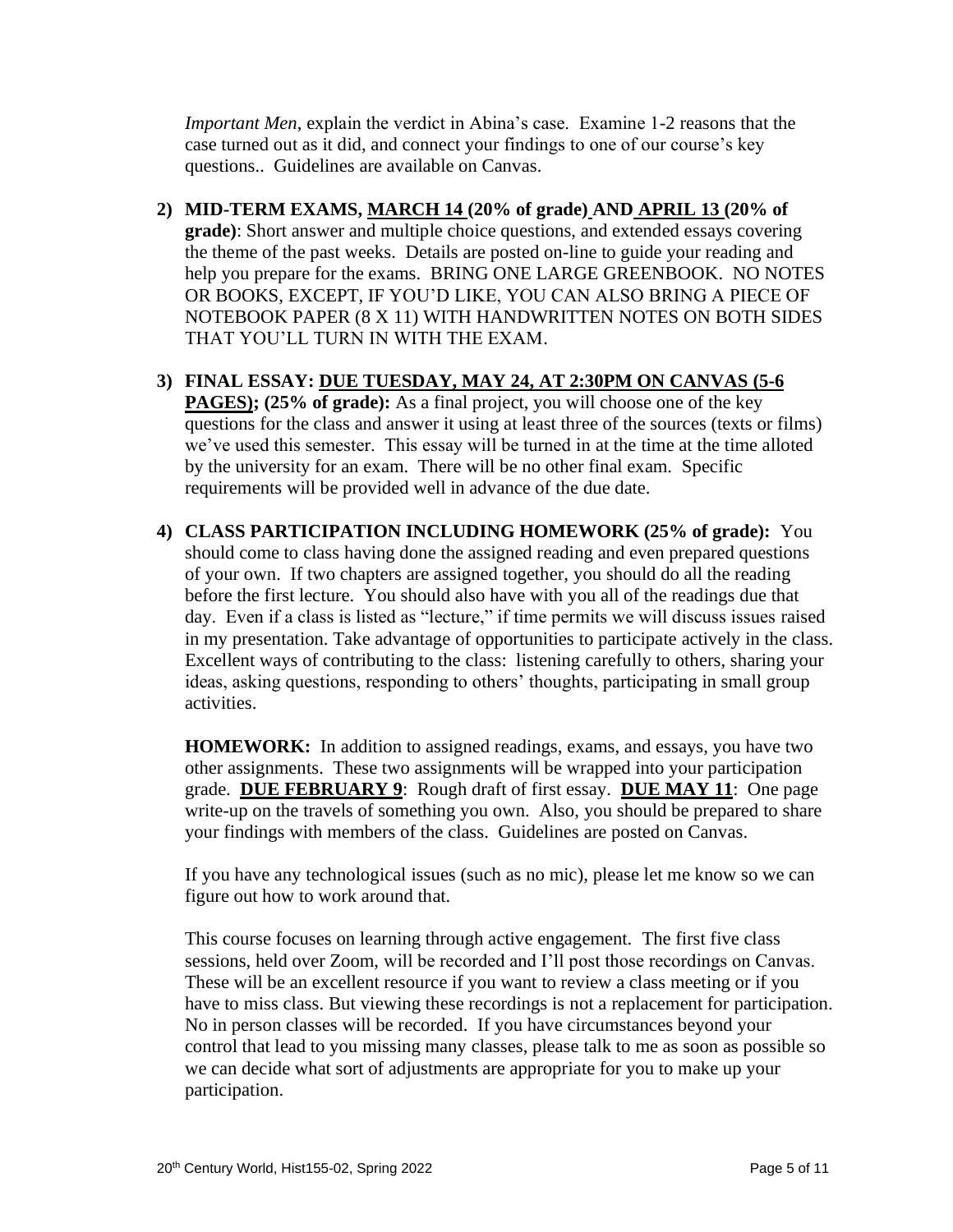"Success in this course is based on the expectation that students will spend, for each unit of credit, a minimum of 45 hours over the length of the course (normally three hours per unit per week) for instruction, preparation/studying, or course related activities, including but not limited to internships, labs, and clinical practica. Other course structures will have equivalent workload expectations as described in the syllabus."

#### **Final Examination or Evaluation**

#### **FINAL ESSAY: DUE TUESDAY, MAY 24, AT 2:30PM ON CANVAS**

**(5-6 PAGES); (25% of grade):** As a final project, you will choose one of the key questions for the class and answer it using at least three of the sources (texts or films) we've used this semester. This essay will be turned in at the time at the time alloted by the university for an exam. There will be no other final exam. Specific requirements will be provided well in advance of the due date.

#### **Grading Information**

.

#### **Determination of Grades**

Grades on assignments will be regularly updated on Canvas. You can always email with questions about your current grade.

#### **Letter grades are assigned as follows:**

A plus  $= 97$  to 100 points  $A = 93$  to 96.99 points A minus  $= 90$  to 92.99 points B plus  $= 87$  to 89.99 points  $B = 83$  to 86.99 points B minus  $= 80$  to 82.99 points C plus = 77 to 79.99  $C = 73$  to 76.99 points C minus  $= 70$  to 72.99 points D plus =  $67$  to  $69.99$  $D = 63$  to 66.99 points D minus  $= 60$  to 62.99 points  $F =$  below 60 points

#### **Weighting of Assignments**

Exams: 40%; Papers: 35%; Participation: 25%.

**Policy on Late Work:** Late papers will be marked down 1/3 grade for each day late. For example, a B will be reduced to a B- if turned in one day late. I do not grant extensions except in cases of unforeseeable circumstances. If such circumstances arise, you should contact me immediately. For the second essay, in order to get grades in at the end of the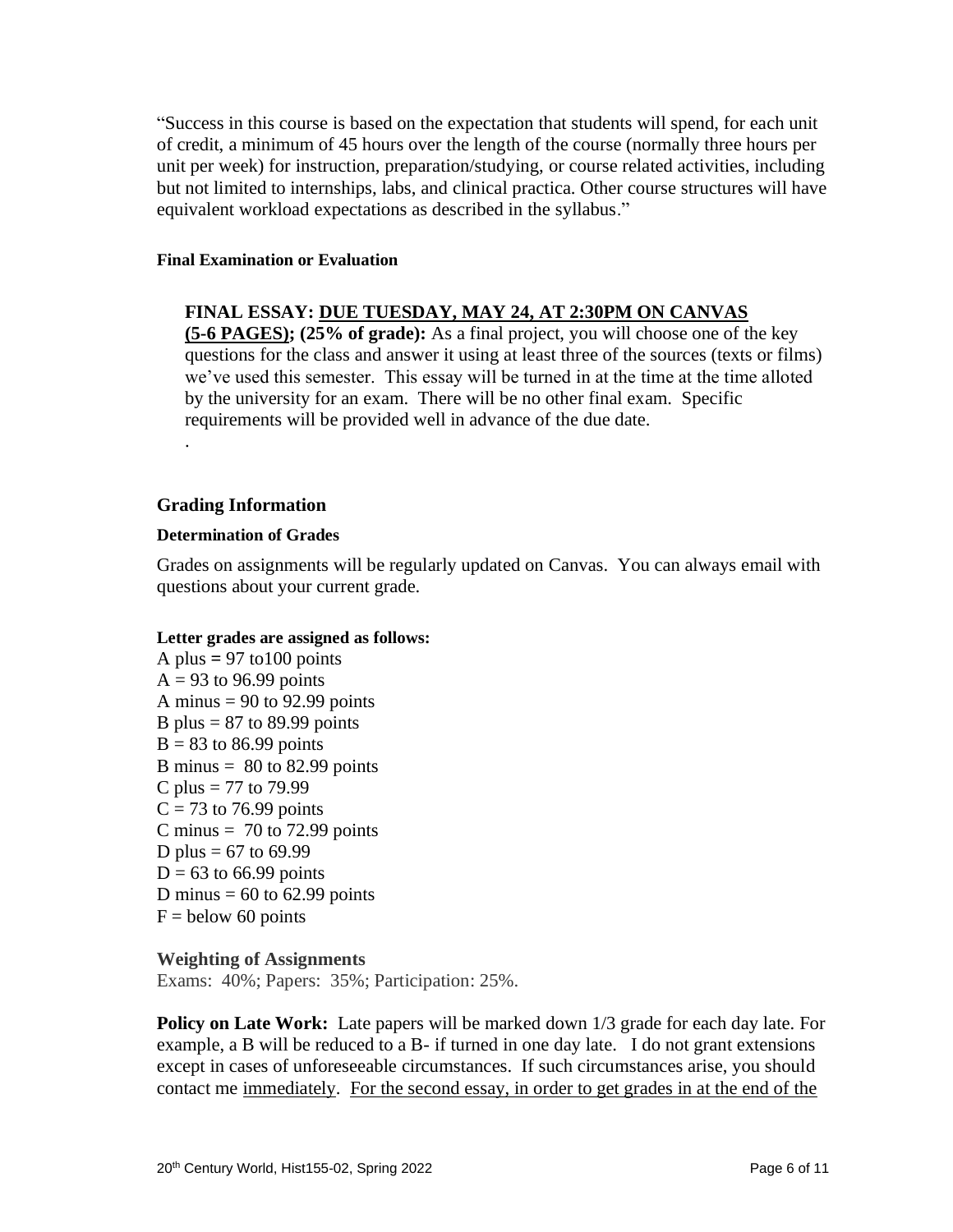semester, I will not accept any papers after the due date except in truly unforeseeable circumstances. If such circumstances arise, you must contact me immediately.

## **Classroom Protocol**

You are expected to arrive to class on time. Do not use cellphones, texting, or email in class. Everyone in the class must wear a mask over mouth and nose at all times. Do not eat or drink in class.

## **University Policies**

Per [University Policy S16-9](http://www.sjsu.edu/senate/docs/S16-9.pdf) *(http://www.sjsu.edu/senate/docs/S16-9.pdf)*, relevant information to all courses, such as academic integrity, accommodations, dropping and adding, consent for recording of class, etc. is available on Office of Graduate and Undergraduate Programs' [Syllabus Information](http://www.sjsu.edu/gup/syllabusinfo/) web page at http://www.sjsu.edu/gup/syllabusinfo/". Make sure to visit this page, review and be familiar with these university policies and resources.

#### **Recording Zoom Classes**

This course or portions of this course (i.e., lectures, discussions, student presentations) will be recorded for instructional or educational purposes. The recordings will only be shared with students enrolled in the class through Canvas. The recordings will be deleted at the end of the semester. If, however, you would prefer to remain anonymous during these recordings, then please speak with the instructor about possible accommodations (e.g., temporarily turning off identifying information from the Zoom session, including student name and picture, prior to recording).

#### Students are not allowed to record without instructor permission

Students are prohibited from recording class activities (including class lectures, office hours, advising sessions, etc.), distributing class recordings, or posting class recordings. Materials created by the instructor for the course (syllabi, lectures and lecture notes, presentations, etc.) are copyrighted by the instructor. This university policy (S12-‐7) is in place to protect the privacy of students in the course, aswell as to maintain academic integrity through reducing the instances of cheating. Students who record, distribute, or post these materials will be referred to the Student Conduct and Ethical Development office. Unauthorized recording may violate university and state law. It is the responsibility of students that require special accommodations or assistive technology due to a disability to notify the instructor.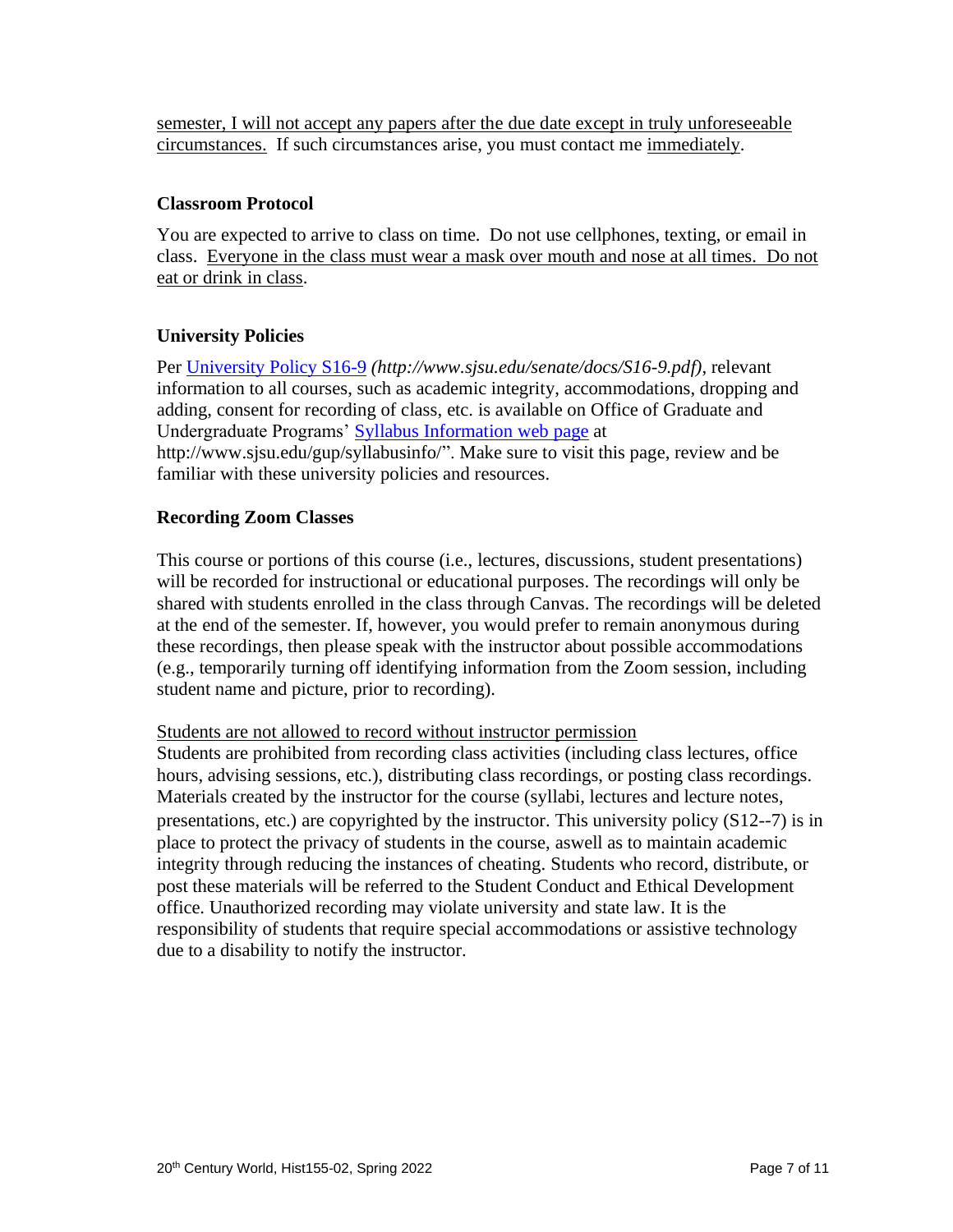# **Hist155-02 / Twentieth Century, Spring 2022 Schedule**

| Week           | <b>Date</b>                                  | <b>Topics, Readings, Assignments, Deadlines</b>                                                                                                                                                                                                                                                                                                |
|----------------|----------------------------------------------|------------------------------------------------------------------------------------------------------------------------------------------------------------------------------------------------------------------------------------------------------------------------------------------------------------------------------------------------|
| $\mathbf{1}$   | Jan. 26<br>(via Zoom)                        | <b>Introduction: Making Sense of the World in the Twentieth</b><br><b>Century</b>                                                                                                                                                                                                                                                              |
| $\overline{2}$ | Jan. 31<br>(via Zoom)                        | THEME I: THE WEST IN THE WORLD<br>(Lecture) The Industrial Revolution and the Rise of the West<br>Reading: START READING ABINA, due Feb. 7<br>(optional reading: <i>World History</i> , p.478-482, and ch. 22)                                                                                                                                 |
| $\overline{2}$ | Feb. 2<br>(via Zoom)                         | (Lecture) Imperialism in the Late 19th Century<br>Reading: CON'T READING ABINA<br>(optional reading: World History, chs. 25-26)                                                                                                                                                                                                                |
| 3              | Feb. 7<br>(via Zoom)                         | (Discussion) Abina and the Important Men<br>Reading: FINISH READING ABINA                                                                                                                                                                                                                                                                      |
| 3              | Feb. 9<br>(via Zoom)                         | <b>DRAFT OF ESSAY 1 DUE BY 2:30PM</b><br><b>SHARE AS A GOOGLE DOC WITH ME</b><br>(allison.katsev@sjsu.edu)<br>*In-class peer review of essay on Abina                                                                                                                                                                                          |
| $\overline{4}$ | Feb. 14<br>(begin in-<br>person<br>meetings) | <b>THEME II: WAR AND PEACE</b><br>(Lecture) World War I<br>Reading: World History, Ch. 27                                                                                                                                                                                                                                                      |
| 4              | Feb. 16                                      | (Lecture) Promising Alternatives After War<br>Reading: World History, Ch. 28-29<br>WRITING ASSIGNMENT #1 DUE FEBRUARY 16 AT 2:30 PM<br>ON CANVAS (1 page double-spaced). ). How do you explain the<br>verdict in Abina's case? Examine 1-2 reasons that the case turned<br>out as it did, and connect your findings to one of our course's key |

*The schedule is subject to change with fair notice via email and in class.*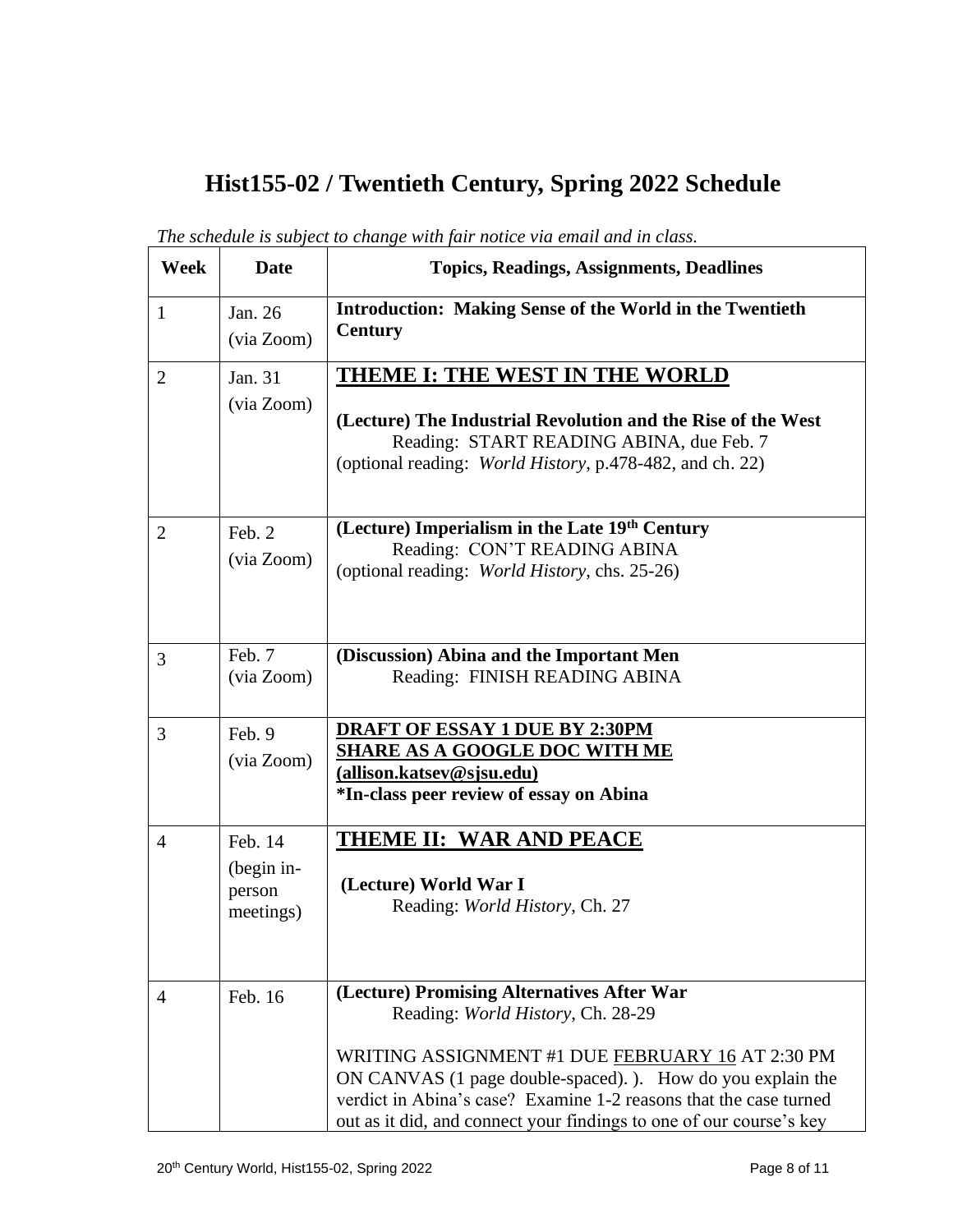| Week   | <b>Date</b> | <b>Topics, Readings, Assignments, Deadlines</b>                                                                                                                                                                                                                                                                                                 |
|--------|-------------|-------------------------------------------------------------------------------------------------------------------------------------------------------------------------------------------------------------------------------------------------------------------------------------------------------------------------------------------------|
|        |             | questions. Guidelines will be posted at the beginning of the<br>semester.                                                                                                                                                                                                                                                                       |
|        |             |                                                                                                                                                                                                                                                                                                                                                 |
| 5      | Feb. 21     | (Lecture) Another World War<br>Reading: World History, Ch. 31                                                                                                                                                                                                                                                                                   |
| 5      | Feb. 23     | (Lecture) After WWII: The Cold War and Decolonization<br>Reading: World History, Chs. 30, 32                                                                                                                                                                                                                                                    |
| 6      | Feb. 28     | FILM: The Lives of Others (2006)<br>Reading: Time to catch up on World History.                                                                                                                                                                                                                                                                 |
| 6      | Mar. 2      | FILM: The Lives of Others (con't)<br>Reading: Time to catch up on World History.                                                                                                                                                                                                                                                                |
| 7      | Mar. 7      | (Lecture) After the Cold War: A New Peaceful World Order?<br><b>AND Discussion of Lives of Others</b><br>Reading: <i>World History</i> , Chs. 33                                                                                                                                                                                                |
| $\tau$ | Mar. 9      | Open office hours; time to study for midterm exam                                                                                                                                                                                                                                                                                               |
| 8      | Mar. 14     | Mid-Term Exam (20% of course grade). Bring 1 large green<br>book. You can have an 8 X 11 piece of notebook paper with<br>handwritten notes on both sides<br>*Multiple Choice and short answer on information from lectures,<br>reading and film presented in Theme II (Feb. 14-Mar. 7)<br>*Extended essay questions on broader themes of course |
| 8      | Mar. 16     | THEME III: UTOPIAN DREAMS                                                                                                                                                                                                                                                                                                                       |
|        |             | (Lecture) Worker and Peasant Revolutions<br>Reading: Start Zamyatin, We (due Apr. 11).                                                                                                                                                                                                                                                          |
| 9      | Mar. 21     | (Lecture) In Search of Ethnic Purity: Germany, Rwanda and<br>Genocide<br>Reading: Continue reading Zamyatin, We.                                                                                                                                                                                                                                |
| 9      | Mar. 23     | (Lecture) Revolutions in the Name of Religion<br>Reading: Continue reading Zamyatin, We.                                                                                                                                                                                                                                                        |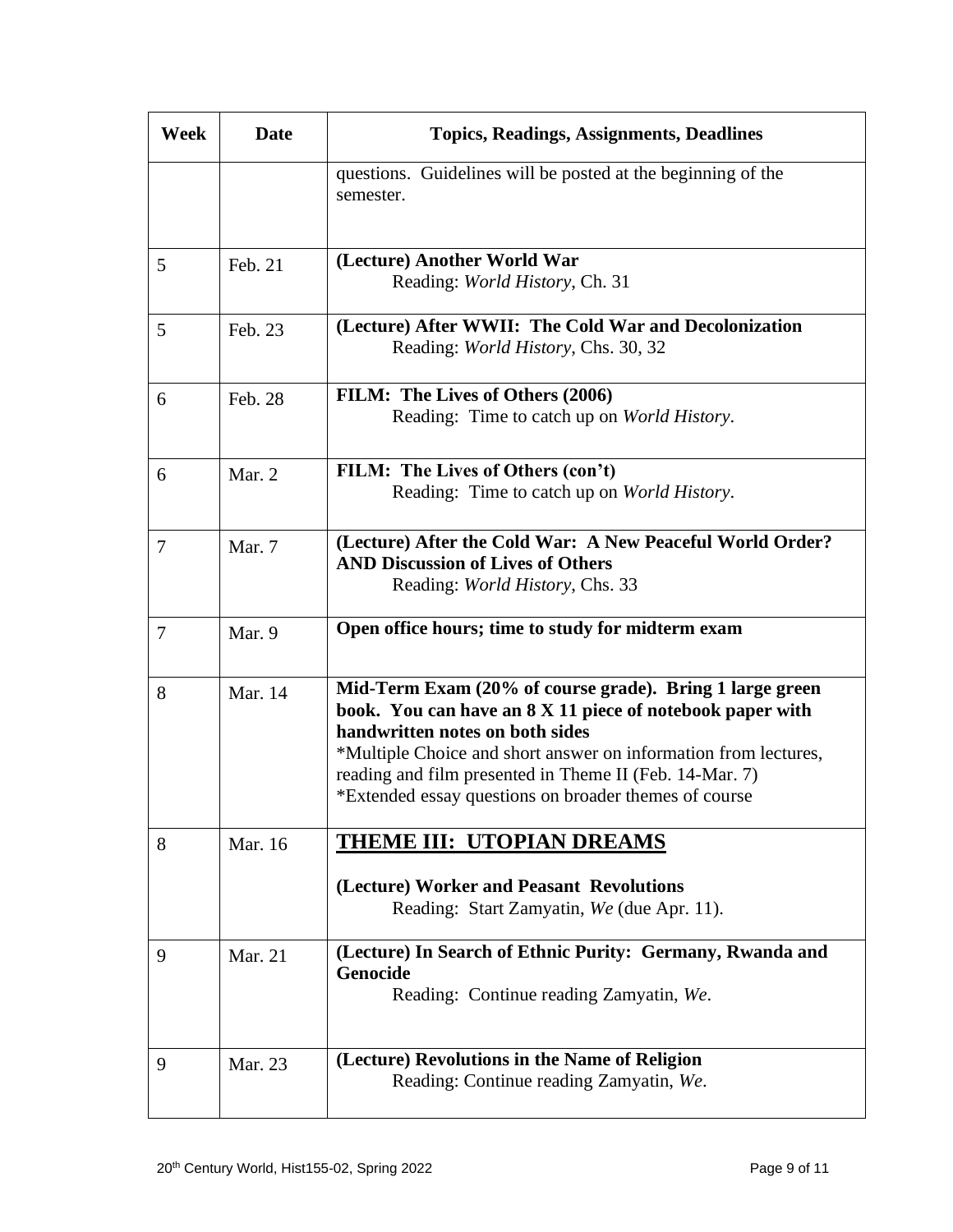| Week | <b>Date</b>         | <b>Topics, Readings, Assignments, Deadlines</b>                                                                                                                                                                                                                                                                                                    |
|------|---------------------|----------------------------------------------------------------------------------------------------------------------------------------------------------------------------------------------------------------------------------------------------------------------------------------------------------------------------------------------------|
| 10   | Mar. 28-<br>Mar. 30 | <b>SPRING BREAK</b>                                                                                                                                                                                                                                                                                                                                |
| 11   | Apr. 4              | FILM: Persepolis (2007)<br>Reading: Continue reading Zamyatin, We                                                                                                                                                                                                                                                                                  |
| 11   | Apr. 6              | <b>FILM/Discussion: Persepolis (2007)</b><br>Reading: Continue reading Zamyatin, We                                                                                                                                                                                                                                                                |
| 12   | Apr. 11             | (Discussion) Zamyatin, We                                                                                                                                                                                                                                                                                                                          |
| 12   | Apr. 13             | Mid-Term Exam (20% of course grade). Bring 1 large green<br>book. You can have an 8 X 11 piece of notebook paper with<br>handwritten notes on both sides<br>*Multiple Choice and short answer on information from lectures,<br>reading and film presented in Theme III (Mar. 16-Apr. 11)<br>*Extensive essay questions on broader themes of course |
| 13   | Apr. 18             | <u>THEME IV: IT'S A SMALL WORLD AFTER ALL</u><br>(Lecture) Western Science and the World<br>Reading: Start reading <i>Travels of a T-Shirt</i> (due May 2)                                                                                                                                                                                         |
| 13   | Apr. 20             | (Lecture) A World of Shoppers?<br>Reading: Continue reading Travels of a T-Shirt                                                                                                                                                                                                                                                                   |
| 14   | Apr. 25             | (Lecture) Humanitarianism: Origins and Issues<br>Reading: Continue reading Travels of a T-Shirt                                                                                                                                                                                                                                                    |
| 14   | Apr. 27             | (Lecture) The Future of Democracy<br>Reading: Continue reading Travels of a T-Shirt                                                                                                                                                                                                                                                                |
| 15   | May 2               | (Discussion) Rivoli, The Travels of a T-Shirt<br>Reading: Finish The Travels of a T-Shirt                                                                                                                                                                                                                                                          |
| 15   | May 4               | (Lecture) Testing World Orders: North Korea<br>No new reading                                                                                                                                                                                                                                                                                      |
| 16   | May 9               | Time for Consultations on Writing with Professor                                                                                                                                                                                                                                                                                                   |
| 16   | May 11              | (Presentations)-The Travels of your?<br>DUE AT THE BEGINNING OF CLASS. A one-page write<br>up on some item you own (guidelines posted at course website).                                                                                                                                                                                          |